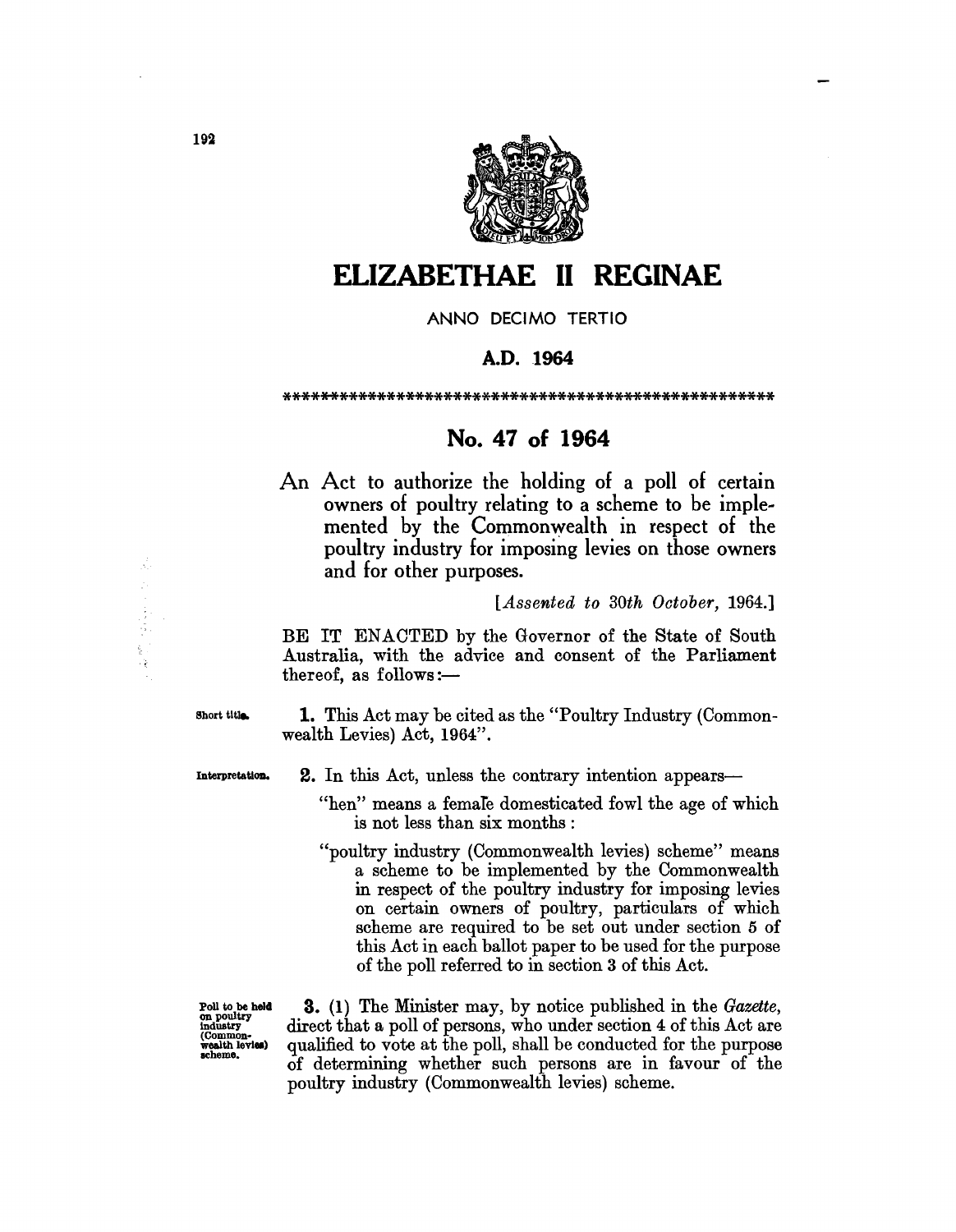(2) The Assistant Returning Officer for the State shall conduct the poll on a day to be specified in the notice in accordance with the provisions of this Act and any directions of the Minister.

(3) The Assistant Returning Officer shall, as soon as practicable after the holding of the poll, notify the Minister of the result of the poll.

**4.** (1) For the purposes of this Act, persons qualified to vote *Persons* at the poll shall be persons who satisfy the Minister that on such vote at poll. date as shall be specified by the Minister in a notice published in the *Gazette* they were the owners of not less than fifty hens.

(2) Where, on the date referred to in subsection (1) of this section a person was in possession or control of any hens, the Minister may in writing declare that such person was the owner of those hens on that date and upon such declaration that person shall, for the purpose of determining his qualification to vote at the poll, be deemed to have been the owner of those hens on that date.

5. In each ballot paper used for the purpose of the poll Farticulars of scheme to be there shall be set out particulars of the poultry industry  $\frac{1}{\text{ballot paper}}$ . (Commonwealth levies) scheme, a statement by the Minister relating to the scheme and such other matters as the Minister thinks fit.

**6.** Where, in the opinion of the Assistant Returning Officer, Informal votes. a person qualified to vote at the poll has indicated in his ballot paper a clear intention to vote in a particular manner, that vote shall be counted for or against the question submitted at the poll in accordance with the intention so indicated, notwithstanding that such person has not voted strictly in accordance with the directions of the Minister.

7. Any moneys required for any purpose of this Act shall Appropriation be paid out of the general revenue of the State and this Act shall, without further or other appropriation, be sufficient authority therefor.

**8.** (1) The Minister may, by notice published in the *Gazette*, Minister may live directions. give such directions as he thinks fit for giving effect to this Act and, in particular but without limiting the generality of the foregoing, such directions may prescribe-

- $(a)$  the manner of conducting the poll;
- (b) the form of ballot paper to be used for the purposes of the poll;

1064.